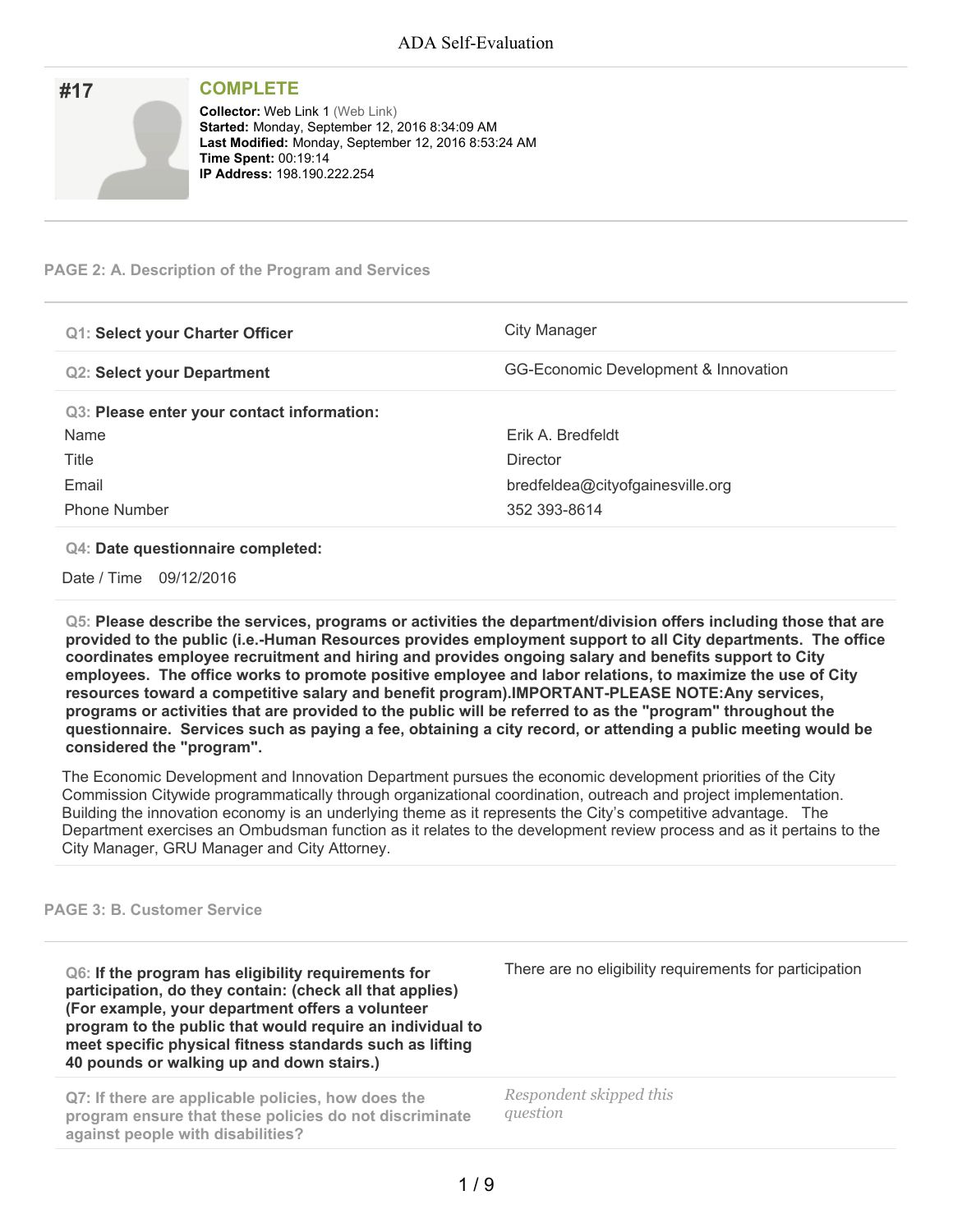## ADA Self-Evaluation

| Q8: Is there a formal policy in place to respond to<br>requests from the general public for sign language, oral<br>and cued speech interpreters, or other modifications to<br>the program to allow people with disabilities to<br>participate?                                                               | Don't Know                                     |
|--------------------------------------------------------------------------------------------------------------------------------------------------------------------------------------------------------------------------------------------------------------------------------------------------------------|------------------------------------------------|
| Q9: Does the program have standard operating<br>procedures in place to include a person with<br>disabilities? [For example, allowing a service animal into<br>a facility, allowing someone to bring a personal<br>attendant with them to a recreation class or moving an<br>event to an accessible location] | Don't Know                                     |
| Q10: Is the program staff that interacts with the<br>publictrained on the correct procedures to follow when a<br>person requests an interpreter?                                                                                                                                                             | <b>No</b>                                      |
| Q11: How much notice is required to provide an<br>accommodation request?                                                                                                                                                                                                                                     | Don't know - have not completed such a request |
| Q12: Do you track accessibility requests for the<br>program?                                                                                                                                                                                                                                                 | <b>No</b>                                      |
| Q13: Does the program charge an additional fee for<br>modifying the program for a person with disabilities?                                                                                                                                                                                                  | No.                                            |
| Q14: Are there any hard copy or digital forms required<br>for admission or participation in the program (i.e. tests,<br>applications, registration forms, etc.)?                                                                                                                                             | N <sub>o</sub>                                 |
| Q15: Do the forms contain a notice that the City does not<br>discriminate against people with disabilities?                                                                                                                                                                                                  | <b>No</b>                                      |
| Q16: Is an interview required prior to an applicant's<br>admission to the program?                                                                                                                                                                                                                           | <b>No</b>                                      |
| Q17: When hiring temporary or permanent employees,<br>does the program consistently use selection criteria that<br>does not discriminate based on disability?                                                                                                                                                | Yes                                            |
| Q18: Does the program ensure individuals with<br>disabilities are allowed the opportunity to participate as<br>members of any program associated citizen's advisory<br>boards or committees?                                                                                                                 | Yes                                            |
| Q19: Are individuals with disabilities currently serving<br>on any of the program's advisory boards or<br>committees?                                                                                                                                                                                        | <b>No</b>                                      |
|                                                                                                                                                                                                                                                                                                              |                                                |

## **PAGE 4: C. Notice Requirements**

**Q20: Is a "Notice under the Americans with Disabilities Act" or a non-discrimination statement made accessible, as needed, to program participants who may be persons with disabilities?** No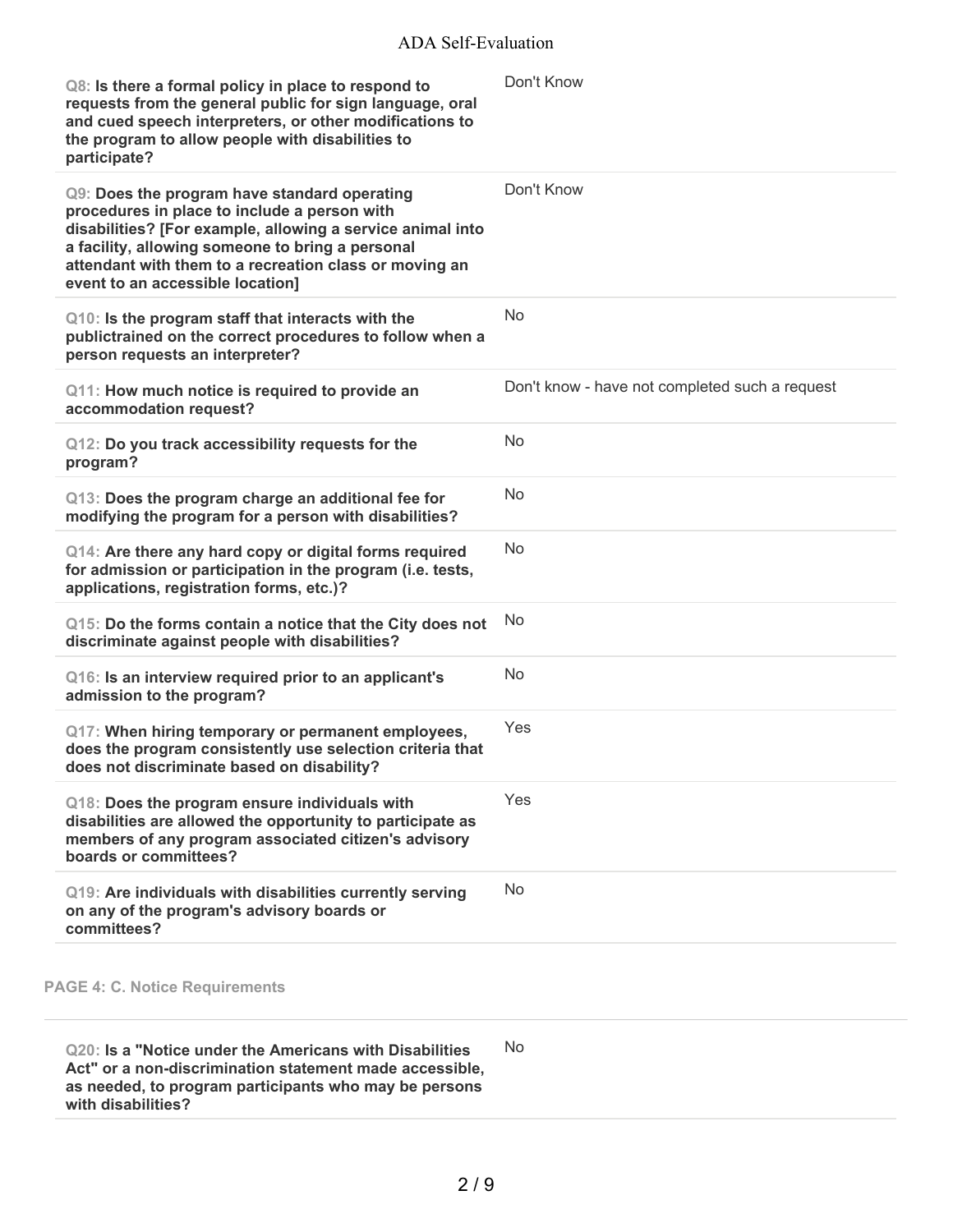| Q21: Does the non-discrimination statement include<br>information about the City's ADA Coordinator and how<br>to contact them or file a grievance?                                                                                                                                                                                       | No                                                                                                   |
|------------------------------------------------------------------------------------------------------------------------------------------------------------------------------------------------------------------------------------------------------------------------------------------------------------------------------------------|------------------------------------------------------------------------------------------------------|
| Q22: Is program staff that regularly interacts with the<br>public familiar with the City's ADA grievance/complaint<br>procedures when an incident of disability discrimination<br>is alleged?                                                                                                                                            | <b>No</b>                                                                                            |
| Q23: Does the program notify all persons that public<br>meetings, hearings, interviews, and conferences will be<br>held in accessible locations and that adaptive/auxiliary<br>aids (such as assistive listening devices, readers for the<br>blind, pen and paper) will be provided, upon request, to<br>participants with disabilities? | Yes                                                                                                  |
| Q24: Is there a formal policy in place to respond to<br>requests from the general public for note takers,<br>computer-assisted real time transcription services, and<br>other auxiliary aids and services for providing effective<br>communication?                                                                                      | Don't Know                                                                                           |
| <b>PAGE 5: D. Printed Information</b>                                                                                                                                                                                                                                                                                                    |                                                                                                      |
| Q25: Does the program have printed materials (i.e.<br>forms, newsletters, brochures, calendars, fact sheets)<br>that are made available to the public?                                                                                                                                                                                   | Yes                                                                                                  |
| Q26: Who manages the printed materials?                                                                                                                                                                                                                                                                                                  | Both departmentally and centrally managed                                                            |
| Q27: Is there a formal policy in place to respond to<br>requests from the general public for alternate document<br>formats of the printed materials that are made to the<br>public?                                                                                                                                                      | Don't Know                                                                                           |
| Q28: What types of alternate document formats does the<br>program make available when requested? (Check all that<br>apply)                                                                                                                                                                                                               | Email (i.e. sending a document to a person directly<br>who cannot access it on the web or in person) |
| Q29: How much notice is required to provide the<br>alternate document formats?                                                                                                                                                                                                                                                           | 24 hours or less (not including weekends/holidays)                                                   |
| Q30: Do you track accessibility requests for alternate<br>formats of printed material?                                                                                                                                                                                                                                                   | <b>No</b>                                                                                            |
| Q31: Does the program charge an additional fee for<br>providing materials in alternative formats for people with<br>disabilities?                                                                                                                                                                                                        | <b>No</b>                                                                                            |
| Q32: Does the program include images of individuals<br>with disabilities in the printed materials and<br>publications?                                                                                                                                                                                                                   | Do not include any photos of people in print<br>material/publications                                |

**PAGE 6: E. Television and Audiovisual Public Information**

i.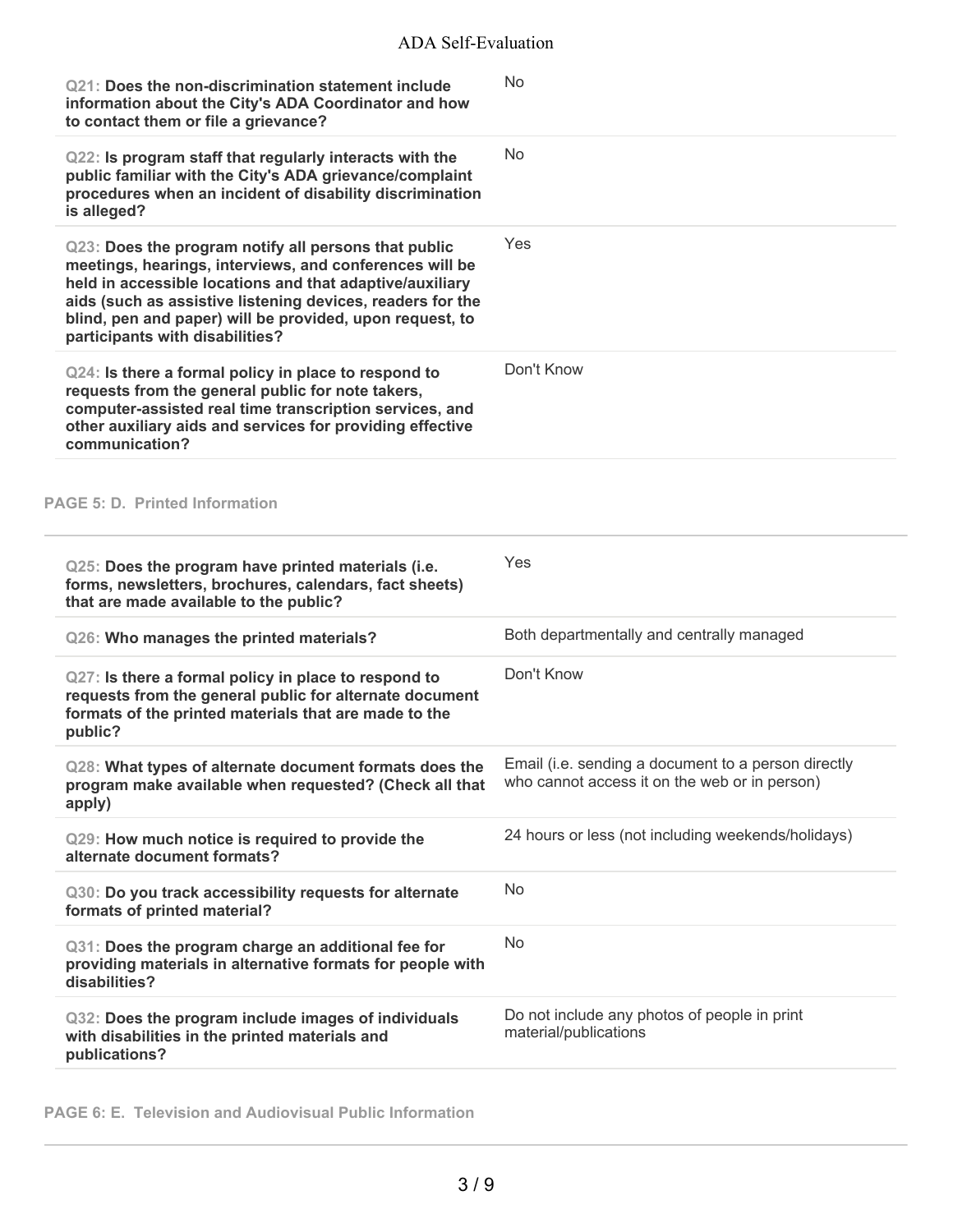| Q33: Does the program produce audiovisual (film,<br>videotape, television, digital) presentations, or website<br>demonstrations/webinars for the public or provide these<br>types presentations to the public?                            | <b>No</b>                                                                                                                             |
|-------------------------------------------------------------------------------------------------------------------------------------------------------------------------------------------------------------------------------------------|---------------------------------------------------------------------------------------------------------------------------------------|
| Q34: Is there a formal policy in place to respond to<br>requests from the general public for accessible<br>audiovisual, televised or online presentations provided<br>to the public?                                                      | <b>No</b>                                                                                                                             |
| Q35: What types of accessible audio/visual, televised or<br>online presentation formats does the program make<br>available when requested?                                                                                                | Do not provide alternative formats                                                                                                    |
| Q36: How much notice is required to provide the<br>accessible presentation formats?                                                                                                                                                       | Don't know - have not completed such a request                                                                                        |
| Q37: Do you track accessibility requests for accessible<br>presentation formats?                                                                                                                                                          | <b>No</b>                                                                                                                             |
| Q38: Does the program charge an additional fee for<br>providing presentations in accessible formats for people<br>with disabilities?                                                                                                      | <b>No</b>                                                                                                                             |
| Q39: Do the audio/visual presentations include<br>portrayals of individuals with disabilities?                                                                                                                                            | No, individuals with disabilities are NOT portrayed                                                                                   |
| PAGE 7: F. Website<br>Q40: Does the program provide information about its                                                                                                                                                                 | Yes                                                                                                                                   |
| offerings to the public on the internet?                                                                                                                                                                                                  |                                                                                                                                       |
| Q41: What information is provided on the internet?<br>Please describe briefly:                                                                                                                                                            | <b>Contact Information and Reference Material</b><br>associated with economic development<br>activiites, institutions and assistance. |
|                                                                                                                                                                                                                                           |                                                                                                                                       |
| Q42: Does the webpage(s) include information about the<br>accessibility of the facilities (parking, bathrooms,<br>assistive listening devices, etc.) where the program is<br>offered?                                                     | No                                                                                                                                    |
| Q43: Who manages the information regarding the<br>facilities, programs and services provided on the<br>internet?                                                                                                                          | Both departmentally andcentrally managed                                                                                              |
| Q44: Does the website home page include easily<br>locatable information, including a telephone number and<br>email address, for use in reporting website accessibility<br>problems and requesting accessible services and<br>information? | Yes                                                                                                                                   |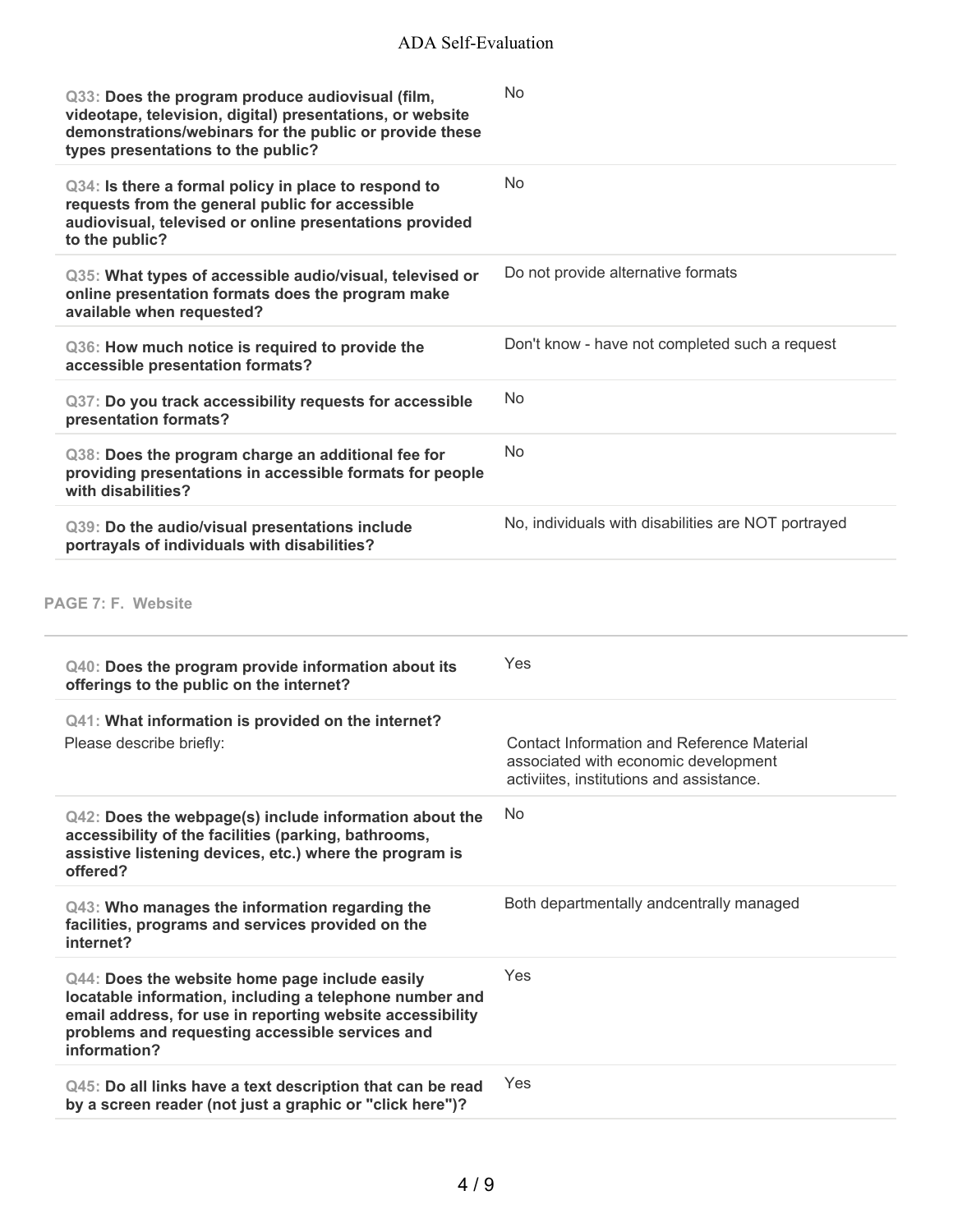| Q46: Do all the photographs, maps, graphics and other<br>images on the webpages currently have HTML tags<br>(such as an "alt" tag or a long description tag) with text<br>equivalents of the material being visually conveyed?                                                                                                                | Don't Know |
|-----------------------------------------------------------------------------------------------------------------------------------------------------------------------------------------------------------------------------------------------------------------------------------------------------------------------------------------------|------------|
| Q47: Are all the documents posted on the webpages<br>available in HTML or other text-based format (for<br>example rich text format (RTF) or word processing<br>format), even if they are also provided in another format,<br>such as Portable Document Format (PDF)?                                                                          | Don't Know |
| Q48: If a webpage has data charts or tables, is HTML<br>used to associate all data cells with column and row<br>identifiers?                                                                                                                                                                                                                  | Don't Know |
| Q49: Do all video files available on the webpages have<br>audio descriptions of what is being displayed to provide<br>access to visually conveyed information for people who<br>are blind or have low vision?                                                                                                                                 | <b>No</b>  |
| Q50: Do all video files on the webpages have written<br>captions of spoken communication to provide access to<br>people who are deaf or hard of hearing?                                                                                                                                                                                      | No         |
| Q51: Does the top of each page with navigation links<br>have a "skip navigation" link?[This feature directs<br>screen readers to bypass the row of navigation links and<br>start at the webpage content, thus enabling people who<br>use screen readers to avoid having to listen to all the<br>links each time they add more to a new page.] | Don't Know |
| Q52: Is the webpage content regularly (at least annually)<br>tested for accessibility to ensure it is usable by people<br>with disabilities, including those who use speaking<br>browsers?                                                                                                                                                    | Don't Know |
| Q53: Is there a formal policy established to<br>ensurewebpages will be accessible?                                                                                                                                                                                                                                                            | Don't Know |
| Q54: Is the policy posted on the webpage, where it can<br>be easily located?                                                                                                                                                                                                                                                                  | Don't Know |
| Q55: Is there a standard operating procedure in place to<br>ensure that new and modified webpages and content are<br>accessible?                                                                                                                                                                                                              | Don't Know |
| Q56: Does the in-house communications staff and<br>department contacts responsible for webpage content<br>development receive training on the guidelines for<br>website accessibility?                                                                                                                                                        | <b>No</b>  |
|                                                                                                                                                                                                                                                                                                                                               |            |

**PAGE 8: G. Public Telephones and Communication Devices**

**Q57: Does the program's main public access number have an automated phone menu service (i.e. press 1 for ..., press 2 for...)?** No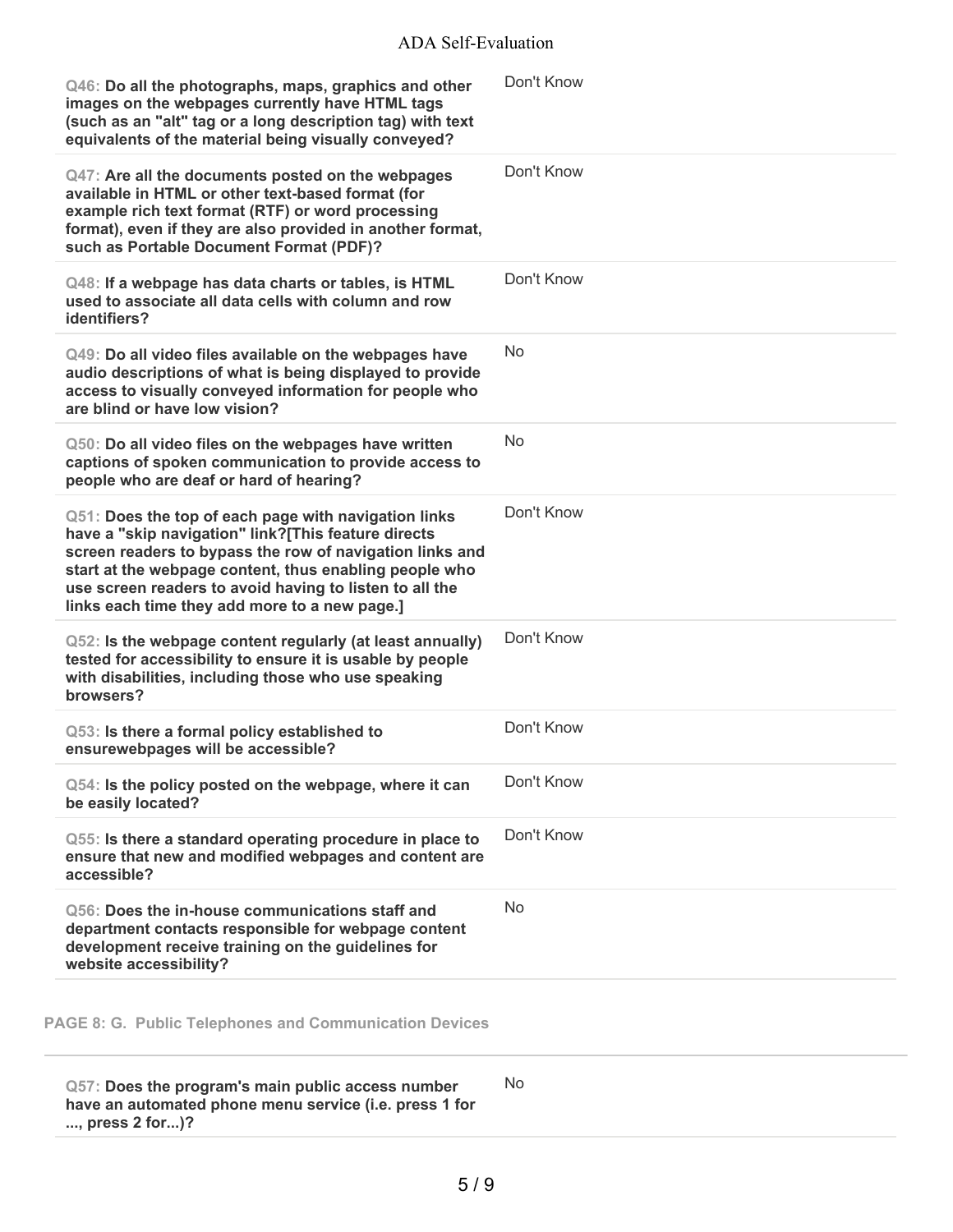# ADA Self-Evaluation

| Q58: If yes, does the system offer a simple, 1-step way<br>for a caller to bypass the menu and speak directly with a<br>staff person during regular business hours?                                                                                | Respondent skipped this<br>question |
|----------------------------------------------------------------------------------------------------------------------------------------------------------------------------------------------------------------------------------------------------|-------------------------------------|
| Q59: What tools does the program use to communicate<br>by phone with people with speech or hearing<br>difficulties?                                                                                                                                | None                                |
| Q60: Does the program publish the City's TTY (text<br>telephone) relay service in all materials where a phone<br>number is listed?                                                                                                                 | Don't Know                          |
| Q61: If a third-party "Relay" system is used, does<br>program staff receive training on how to place a Relay<br>call to a customer, as well as receive one?                                                                                        | Don't Know                          |
| PAGE 9: H. Accessible/Adaptive Equipment                                                                                                                                                                                                           |                                     |
| Q62: Does the program allow members of the public to<br>use electronic equipment such as copy machines or<br>computer terminals?                                                                                                                   | No.                                 |
| Q63: Does the program ensure that the electronic<br>equipment is accessible to and usable by individuals<br>with disabilities (For example, is a public computer<br>terminal provided on a lowered counter or in an<br>accessible workstation)?    | No                                  |
| Q64: Are auxiliary aids (such as a moveable light<br>source, adjustable worktable levels, paper and pen, etc.)<br>provided to assist persons with disabilities?                                                                                    | <b>No</b>                           |
| <b>PAGE 10: I. Public Meetings</b>                                                                                                                                                                                                                 |                                     |
| Q65: Does the program hold public meetings, hearings<br>or conferences?                                                                                                                                                                            | Yes                                 |
| Q66: Does the program require that public meetings,<br>hearing, and conferences be held in accessible<br>locations?                                                                                                                                | Yes                                 |
| Q67: Do all printed or electronic materials about<br>program-sponsored/hosted public events, public<br>meetings, public hearings, or public appearances by and<br>with City officials include instructions about how to<br>request accommodations? | No.                                 |
| Q68: If yes, what types of accommodations can the<br>program provide to the public when requested?                                                                                                                                                 | N/A                                 |
| Q69: How many Assistive listening devices are made<br>available for public meetings?                                                                                                                                                               | Don't Know                          |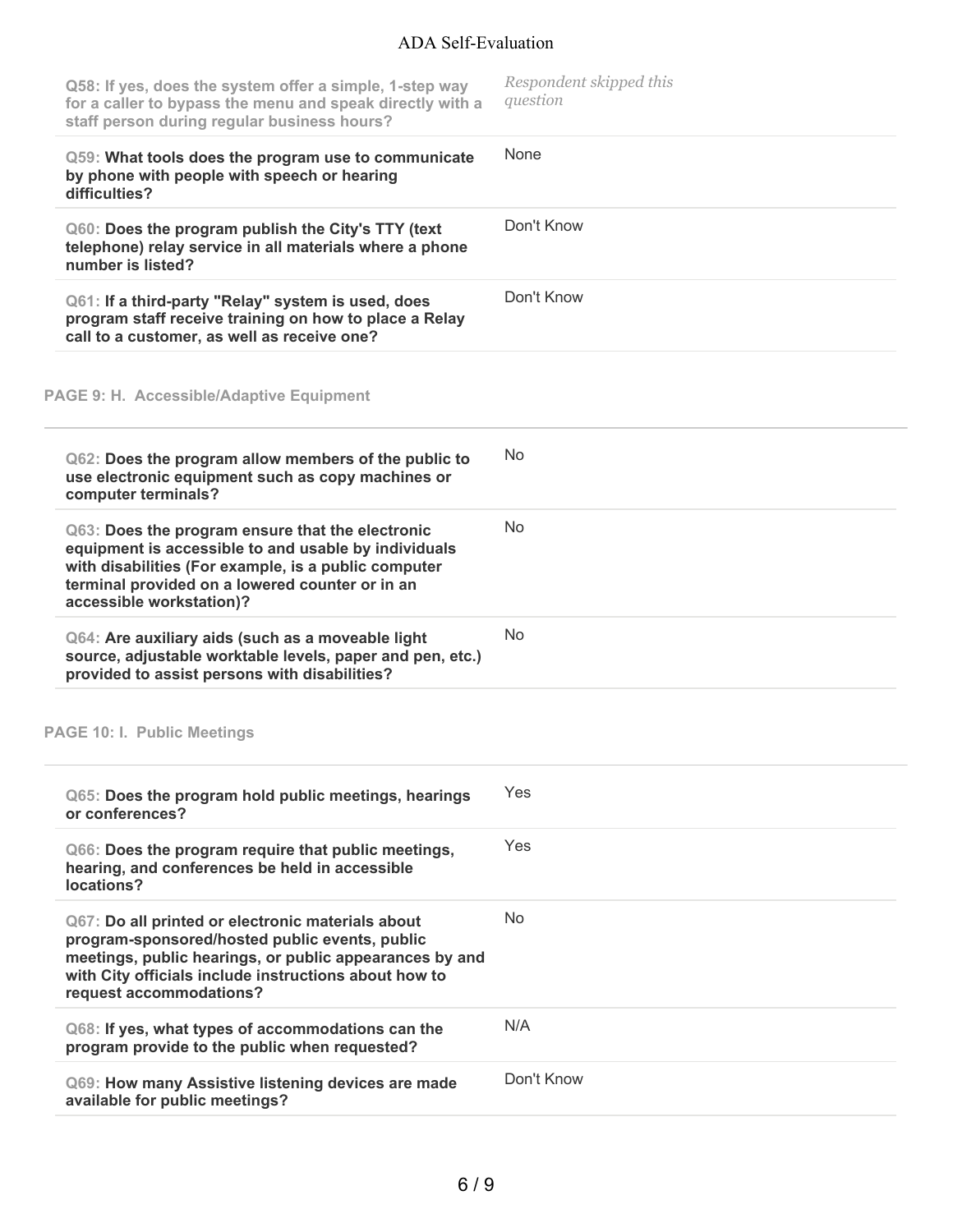| Q70: Does the program charge an additional fee for     | No |
|--------------------------------------------------------|----|
| providing accommodations for people with disabilities? |    |

**PAGE 11: J. Transportation Services**

| Q71: Does the program provide transportation to<br>volunteers, visitor, or program participants?                                                                                                | N <sub>0</sub>                                                    |
|-------------------------------------------------------------------------------------------------------------------------------------------------------------------------------------------------|-------------------------------------------------------------------|
| Q72: Does the program have procedures to make<br>transportation accessible to persons who have visual,<br>hearing, mobility and learning disabilities?                                          | No.                                                               |
| PAGE 12: K. Tours and Trips                                                                                                                                                                     |                                                                   |
| Q73: Does the program provide facility tours or organize<br>trips for members of the pubic?                                                                                                     | No                                                                |
| Q74: Does the program have procedures to make the<br>tours and trips accessible to individuals who have<br>visual, hearing, mobility and learning disabilities?                                 | <b>No</b>                                                         |
| <b>PAGE 13: L. Use of Consultants and Contractors</b>                                                                                                                                           |                                                                   |
| Q75: Are consultants or contractors who bid on capital<br>projects or other contractual work for the program<br>required to signstatements attesting to their intent to<br>comply with the ADA? | Yes                                                               |
| Q76: Does program staff monitorconsultants or<br>contractors obligations to facilitate participation of<br>individuals with disabilities?                                                       | Yes                                                               |
| Q77: When selecting contractors or vendors, does the<br>program use criteria that does not discriminate based on<br>ability?                                                                    | Yes                                                               |
| <b>PAGE 14: M. Emergency Evaluation Procedures</b>                                                                                                                                              |                                                                   |
| Q78: Does program staff have a plan or procedures in<br>place that describe how to evacuate people with<br>disabilities from the program facility during an<br>emergency?                       | N <sub>0</sub>                                                    |
| Q79: If yes, isstaff at each program facility trained to<br>carry out the instructions of the plan or procedures?                                                                               | Respondent skipped this<br>question                               |
| Q80: Is the evacuation plan or instructions posted in a<br>visible and accessible area of each floor in all programs<br>and public facilities?                                                  | Other (please specify)<br>Presume so for general City Hall staff. |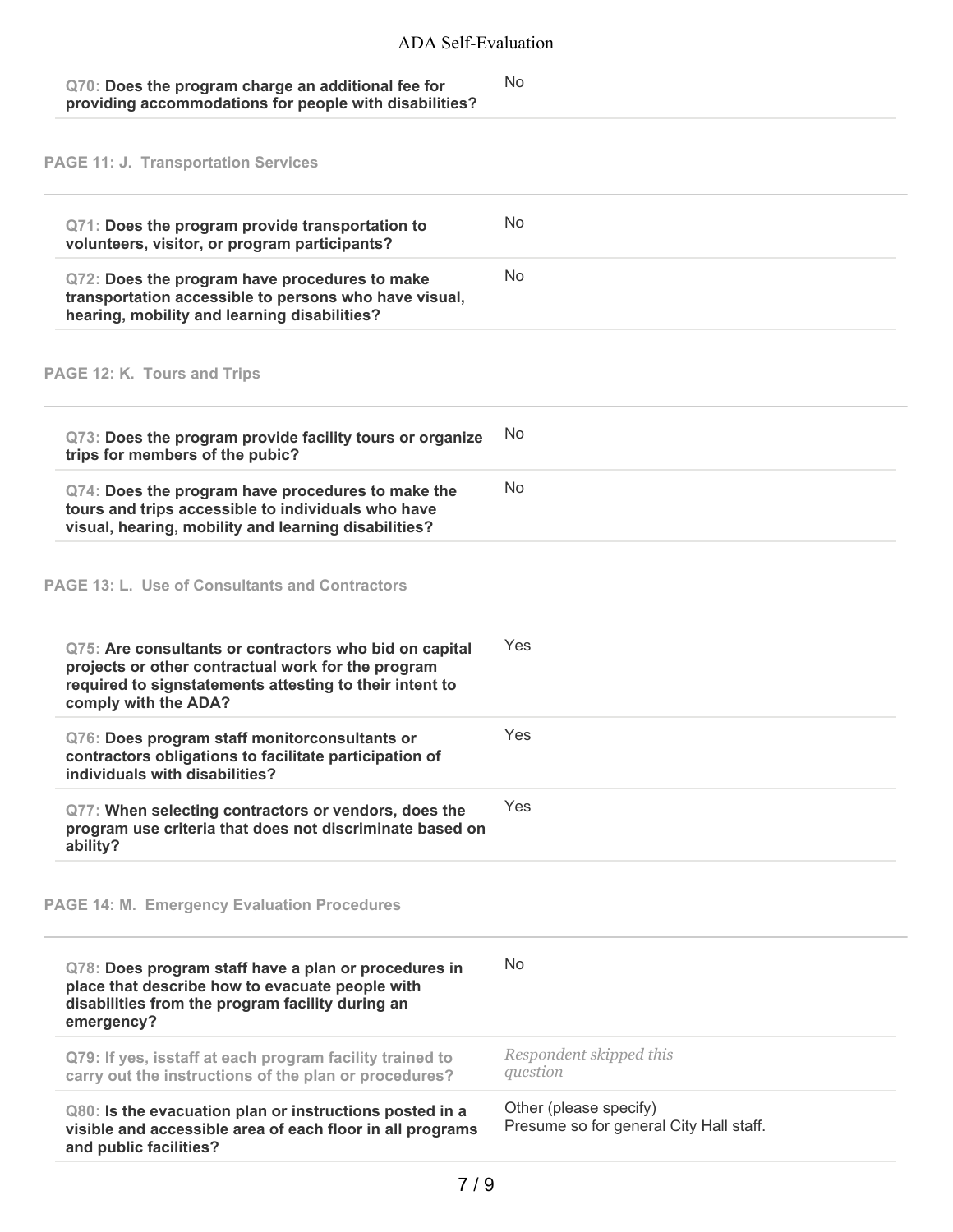**PAGE 15: N. Special Events and Private Events on City Property**

| Q81: Does program staff notify both private entities and<br>staff of their obligations to facilitate participation of<br>individuals with disabilities in those special events or<br>private events held on public property?           | No.                                                                                                                             |
|----------------------------------------------------------------------------------------------------------------------------------------------------------------------------------------------------------------------------------------|---------------------------------------------------------------------------------------------------------------------------------|
| PAGE 16: O. Training and Staffing                                                                                                                                                                                                      |                                                                                                                                 |
| Q82: Does the program provide full and equal access to<br>ALL its participants, regardless of ability?                                                                                                                                 | Yes                                                                                                                             |
| Q83: How is program staff that have contact with the public informed of the department's obligations and<br>policies that enables persons with disabilities to participate in the program?<br>Follow general City guidelines.          |                                                                                                                                 |
| Q84: Does the program staff who maintain contact with<br>the public receive training on interacting with people<br>with disabilities?                                                                                                  | No, staff did not receive training                                                                                              |
| Q85: Is there program staff who would be able to<br>provide better customer service if they had training in<br>American Sign Language (ASL) or other means of<br>communicating with people who have hearing or speech<br>difficulties? | Don't Know                                                                                                                      |
| Q86: Would other training or technical assistance<br>services be helpful to program staff such as (check all<br>that apply):                                                                                                           | Developing policies and procedures,                                                                                             |
|                                                                                                                                                                                                                                        | How to work with people with disabilities,                                                                                      |
|                                                                                                                                                                                                                                        | Legal requirements,                                                                                                             |
|                                                                                                                                                                                                                                        | How to respond to requests for accommodation (i.e.<br>American Sign Language interpreters, assisted<br>listening devices, etc.) |
|                                                                                                                                                                                                                                        | How to provide materials in alternate formats (i.e.<br>Braille, audio recordings, etc.                                          |
| Q87: Is there program staff that provide emergency<br>services to the public?                                                                                                                                                          | No                                                                                                                              |
| Q88: If yes, have they had training in American Sign<br>Language or other means of communicating in<br>emergency situations with people who have hearing or<br>speech difficulties?                                                    | Respondent skipped this<br>question                                                                                             |

**PAGE 17: P. Facilities**